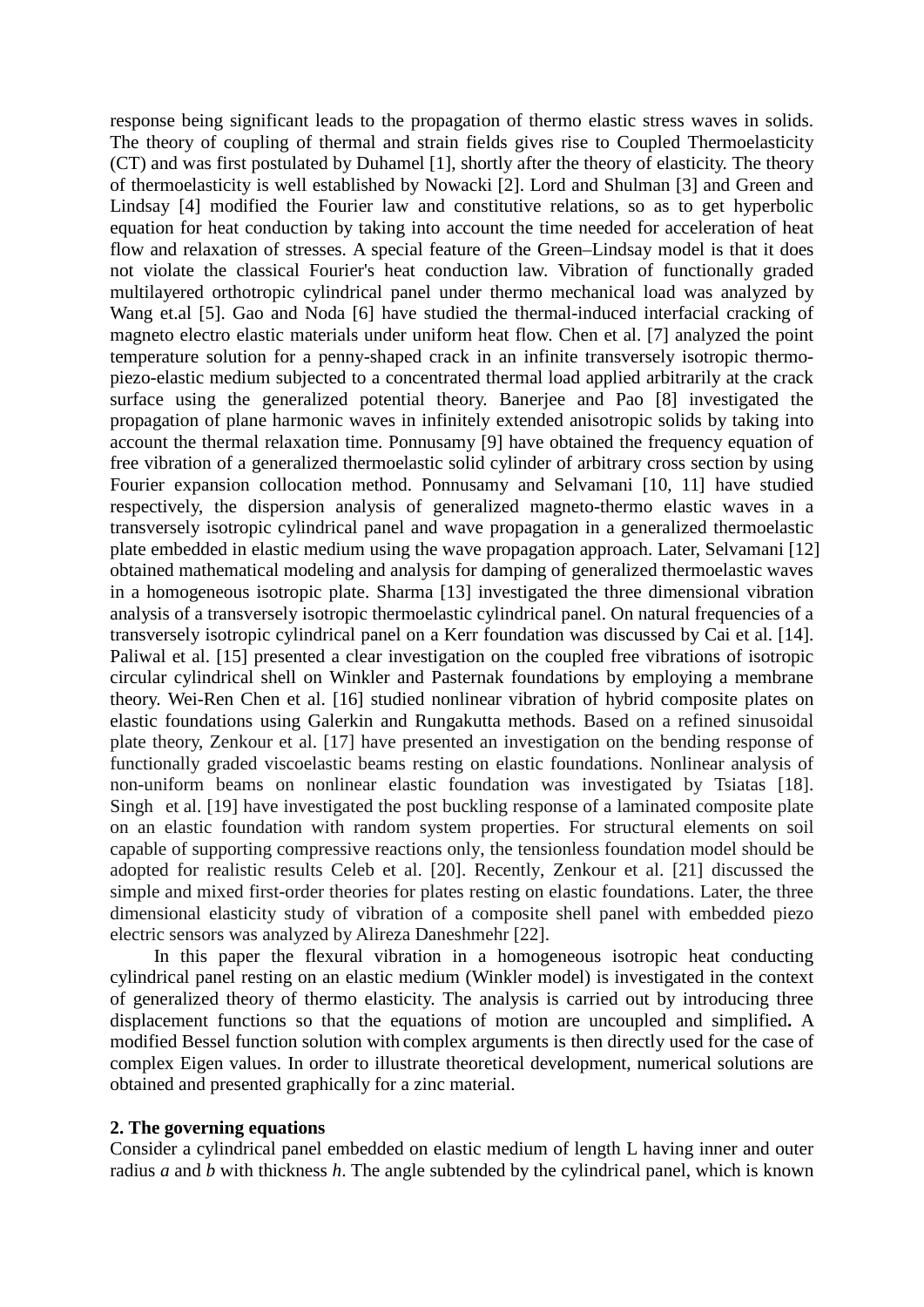as center angle, is denoted by  $\alpha$ . The deformation of the cylindrical panel in the direction  $r$ ,  $\theta$ , and *z* are defined by *u*, *v* and *w*. The cylindrical panel is assumed to be homogenous, isotropic and linearly elastic with Young's modulus *E*, Poisson ratio  $\nu$  and density  $\rho$  in an undisturbed state.

In cylindrical coordinate the three dimensional stress equation of motion, strain displacement relation in the absence of body force for a linearly elastic medium are

$$
\sigma_{rr,r} + r^{-1}\sigma_{r\theta,\theta} + \sigma_{rz,z} + r^{-1}(\sigma_{rr} - \sigma_{\theta\theta}) = \rho u_{tt},
$$
\n(1a)

$$
\sigma_{r\theta,r} + r^{-1}\sigma_{\theta\theta,\theta} + \sigma_{rzz} + \sigma_{\theta z,z} + 2r^{-1}\sigma_{r\theta} = \rho v_{tt}, \qquad (1b)
$$

$$
\sigma_{r_{z,r}} + r^{-1}\sigma_{\theta_{z,\theta}} + \sigma_{zz,z} + r^{-1}\sigma_{r\theta} = \rho w_{,\mu} \,. \tag{1c}
$$

The Lord-Shulman heat conduction equation is given by

$$
K(T_{,rr}+r^{-1}T_{,r}+r^{-2}T_{,\theta\theta}+T_{,zz})-\rho C_{\nu}\left(T_{,r}+\tau_{0}T_{,tt}\right)=\beta T_{0}\left(\frac{\partial}{\partial t}+\delta_{1k}\tau_{0}\frac{\partial^{2}}{\partial t^{2}}\right)\left(u_{,r}+r^{-1}\left(u+v_{,\theta}\right)+w_{,z}\right),\qquad(1d)
$$

where  $\rho$  is the mass density,  $c_v$  is the specific heat capacity,  $\kappa = K / \rho c_v$  is the diffusity, *K* is the thermal conductivity,  $T_0$  is the reference temperature.

The stress strain relation is given by generalized Hook's law

$$
\sigma_{rr} = \lambda (e_{rr} + e_{\theta\theta} + e_{zz}) + 2\mu e_{rr} - \beta (T + \tau_1 \delta_{2k} T_{,t}),
$$
\n(2a)

$$
\sigma_{\theta\theta} = \lambda (e_{rr} + e_{\theta\theta} + e_{zz}) + 2\mu e_{\theta\theta} - \beta (T + \tau_1 \delta_{2k} T_{,t}),
$$
\n(2b)

$$
\sigma_{zz} = \lambda (e_{rr} + e_{\theta\theta} + e_{zz}) + 2\mu e_{zz} - \beta (T + \tau_1 \delta_{2k} T_{,t}),
$$
\n(2c)

where  $e_{ij}$  are the strain components,  $\beta$  is the thermal stress coefficients, *T* is the temperature, *t* is the time,  $\lambda$  and  $\mu$  are Lame' constants,  $\tau_0$  is the thermal relaxation time and the comma notation is used for spatial derivatives. The strain  $e_{ij}$  are related to the displacements are given by

$$
\sigma_{r\theta} = \mu \gamma_{r\theta}, \qquad \sigma_{rz} = \mu \gamma_{rz}, \qquad \sigma_{\theta z} = \mu \gamma_{\theta z}, \qquad e_{rr} = \frac{\partial u}{\partial r}, \qquad e_{\theta \theta} = \frac{u}{r} + \frac{1}{r} \frac{\partial v}{\partial \theta}, \qquad (3)
$$

$$
e_{zz} = \frac{\partial w}{\partial z}, \qquad \gamma_{r\theta} = \frac{\partial v}{\partial r} - \frac{v}{r} + \frac{1}{r} \frac{\partial u}{\partial \theta}, \qquad \gamma_{rz} = \frac{\partial w}{\partial r} + \frac{\partial u}{\partial z}, \qquad \gamma_{z\theta} = \frac{\partial v}{\partial z} + \frac{1}{r} \frac{\partial w}{\partial \theta}, \tag{4}
$$

where  $u, v, w$  are displacements along radial, circumferential and axial directions respectively.  $\sigma_r$ ,  $\sigma_{\theta\theta}$ ,  $\sigma_z$  are the normal stress components and  $\sigma_{r\theta}$ ,  $\sigma_{\theta_z}$ ,  $\sigma_x$  are the shear stress components,  $e_r$ ,  $e_{\theta\theta}$ ,  $e_z$  are normal strain components and  $e_{r\theta}$ ,  $e_{\theta z}$ ,  $e_x$  are shear strain components.

Substitution of Eqs. (2), (3) and (4) in Eqs. (1) gives the following three displacement equations of motion

$$
(\lambda + 2\mu)\left(u_{,rr} + r^{-1}u_{,r} - r^{-2}u\right) + \mu r^{-2}u_{,\theta\theta} + \mu u_{,zz} + r^{-1}(\lambda + \mu)v_{,\theta} - r^{-2}(\lambda + 3\mu)v_{,\theta} + (\lambda + \mu)w_{,rz}
$$

$$
-\beta\left(T_{,r} + \tau_{1}\delta_{2k}T_{,rr}\right) = \rho u_{,tt},
$$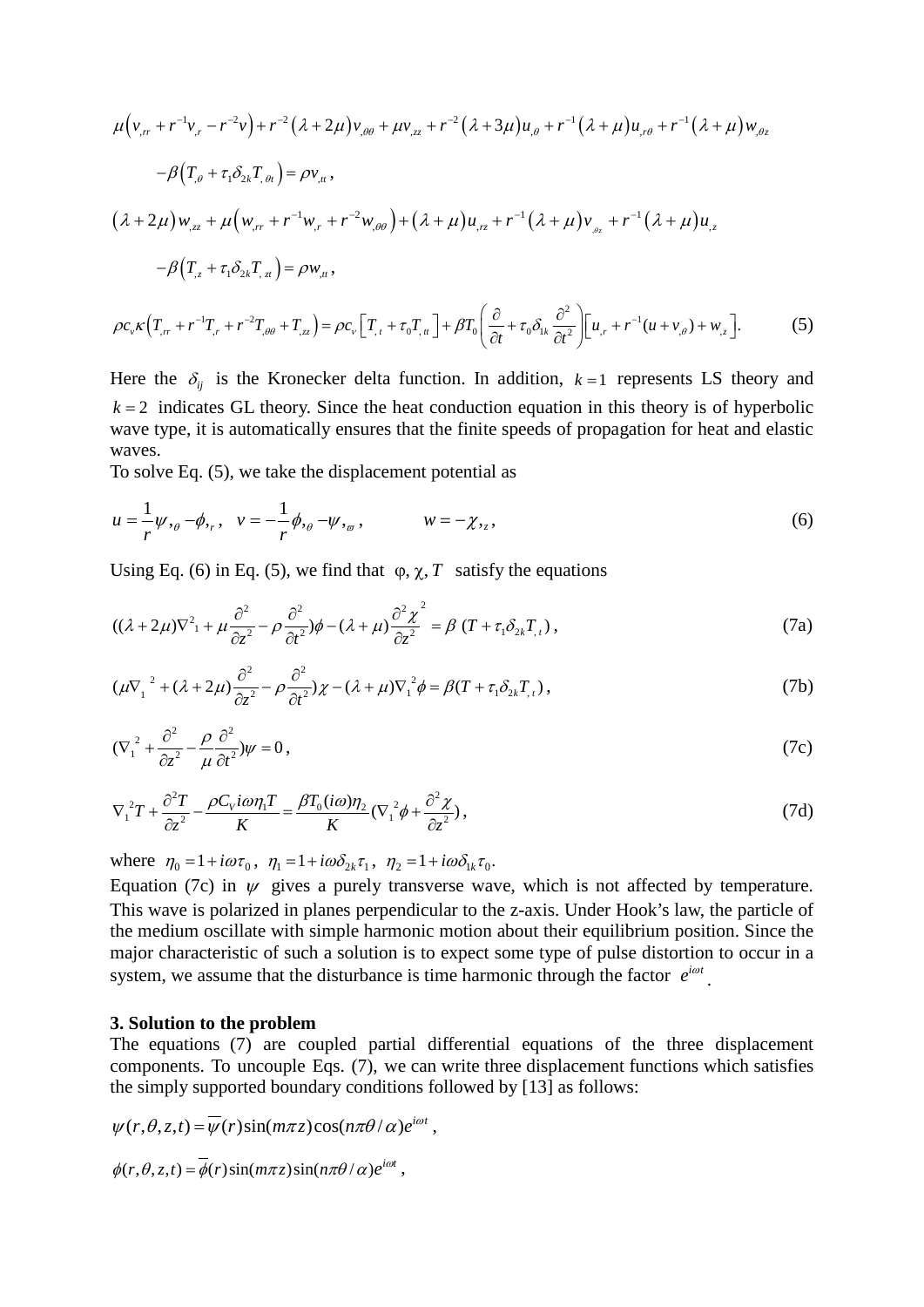$$
\chi(r,\theta,z,t) = \overline{\chi}(r)\sin(m\pi z)\sin(n\pi\theta/\alpha)e^{i\omega t},
$$

$$
T(r,\theta,z,t) = \overline{T}(r)\sin(m\pi z)\sin(n\pi\theta/\alpha)e^{i\omega t},
$$
\n(8)

where  $\overline{\psi}(r)$ ,  $\overline{\phi}(r)$ ,  $\overline{\chi}(r)$  and  $\overline{T}(r)$  are the amplitude of the wave describing the maximum displacement of the particle at position r from the equilibrium position and m is the circumferential mode and n is the axial mode. By introducing the dimensionless quantities

$$
r=\frac{r}{R}, z=\frac{z}{L}, \overline{T}=\frac{T}{T_0}, \delta=\frac{n\pi}{\alpha}, t_L=\frac{m\pi R}{L}, \overline{\lambda}=\frac{\lambda}{\mu}, \epsilon_4=\frac{1}{2+\overline{\lambda}}, C_1^2=\frac{\lambda+2\mu}{\rho}, \omega^2=\frac{\Omega^2 R^2}{C_1^2},
$$

and substituting in Eq. (8), we obtain the following system of equations

$$
(\nabla_2^2 + k_1^2)\overline{\psi} = 0\,,\tag{9a}
$$

$$
(\nabla_2^2 + g_1)\overline{\phi} + g_2\overline{\chi} - g_4\overline{T} = 0, \qquad (9b)
$$

$$
(\nabla_2^2 + g_3)\overline{\chi} + (1 + \overline{\lambda})\nabla_2^2 \overline{\phi} + (2 + \overline{\lambda})g_4 \overline{T} = 0,
$$
\n(9c)

$$
(\nabla_2^2 - t_L^2 + \epsilon_2 \Omega^2 - i \epsilon_3) \overline{T} + i \epsilon_1 \Omega \nabla_2^2 \overline{\phi} - i \epsilon_1 \Omega t_L^2 \overline{\chi} = 0,
$$
\n(9d)

where

$$
\nabla_2^2 = \frac{\partial^2}{\partial r^2} \frac{1}{r} \frac{\partial}{\partial r} - \frac{\partial^2}{r^2} , \quad \epsilon_1 = \frac{T_0 R \beta^2}{\rho^2 C_V C_1 K} , \quad \epsilon_2 = \frac{C_1^2}{C_V K} , \quad \epsilon_3 = \frac{C_1 R}{K} , \quad g_1 = (2 + \overline{\lambda})(t_L^2 - \omega^2) ,
$$
  

$$
g_2 = \epsilon_4 (1 + \overline{\lambda}) t_L^2 , \quad g_3 = (\omega^2 - \epsilon_4 t_L^2), \quad g_4 = \frac{\beta T_0 R^2 \eta_1}{\lambda + 2 \mu}, \quad g_5 = \epsilon_1 \omega.
$$

Nontrivial solutions of Eqs. (9) exists when the determinant of the coefficient of Eqs. (9) is equal to zero

$$
\begin{vmatrix}\n(\nabla_2^2 + g_1) & -g_2 & g_4 \\
(1 + \overline{\lambda})\nabla_2^2 & (\nabla_2^2 + g_3) & (2 + \overline{\lambda})g_4 \\
ig_5\nabla_2^2 & -ig_5t_L^2 & (\nabla_2^2 - t_L^2 + \epsilon_2 \omega^2 - i\omega \epsilon_3)\n\end{vmatrix} \stackrel{def}{(\phi, \chi, T)} = 0.
$$
\n(10)

Equation (10), on simplification reduces to the following differential equation:

$$
\nabla_2^6 + A \nabla_2^4 + B \nabla_2^2 + C = 0 \,, \tag{11}
$$

where,

$$
A = -g_1 + g_2(1 + \overline{\lambda}) + g_3 - g_4 g_5 i t_L^2 + \epsilon_2 \omega^2 - i \epsilon_3 \Omega,
$$
  
\n
$$
B = -g_1 g_3 - g_1 g_4 g_5 i - g_2 g_4 g_5 i (2 + \overline{\lambda}) + t_l^2 (g_1 - g_2 - g_3) + g_4 g_5 i t_L^2 + g_2 \omega^2 \epsilon_2 (1 + \overline{\lambda}) - g_2 i \epsilon_3 \omega (1 + \overline{\lambda}),
$$
  
\n
$$
-g_2 t_L^2 \overline{\lambda} + g_3 \omega (\omega \epsilon_2 - i \epsilon_3) + g_1 \omega (i \epsilon_3 - \omega \epsilon_2),
$$
  
\n
$$
C = g_1 g_3 (t_L^2 + i \epsilon_3 \omega - \epsilon_2 \omega^2) + i g_3 g_4 g_5 t_L^2 (2 + \overline{\lambda}).
$$

The solutions of Eq. (11) for flexural mode are

$$
\overline{\phi}(r) = \sum_{i=1}^{3} [A_i I_{\delta}(\alpha_i r) + B_i K_{\delta}(\alpha_i r)] \text{co } n\theta,
$$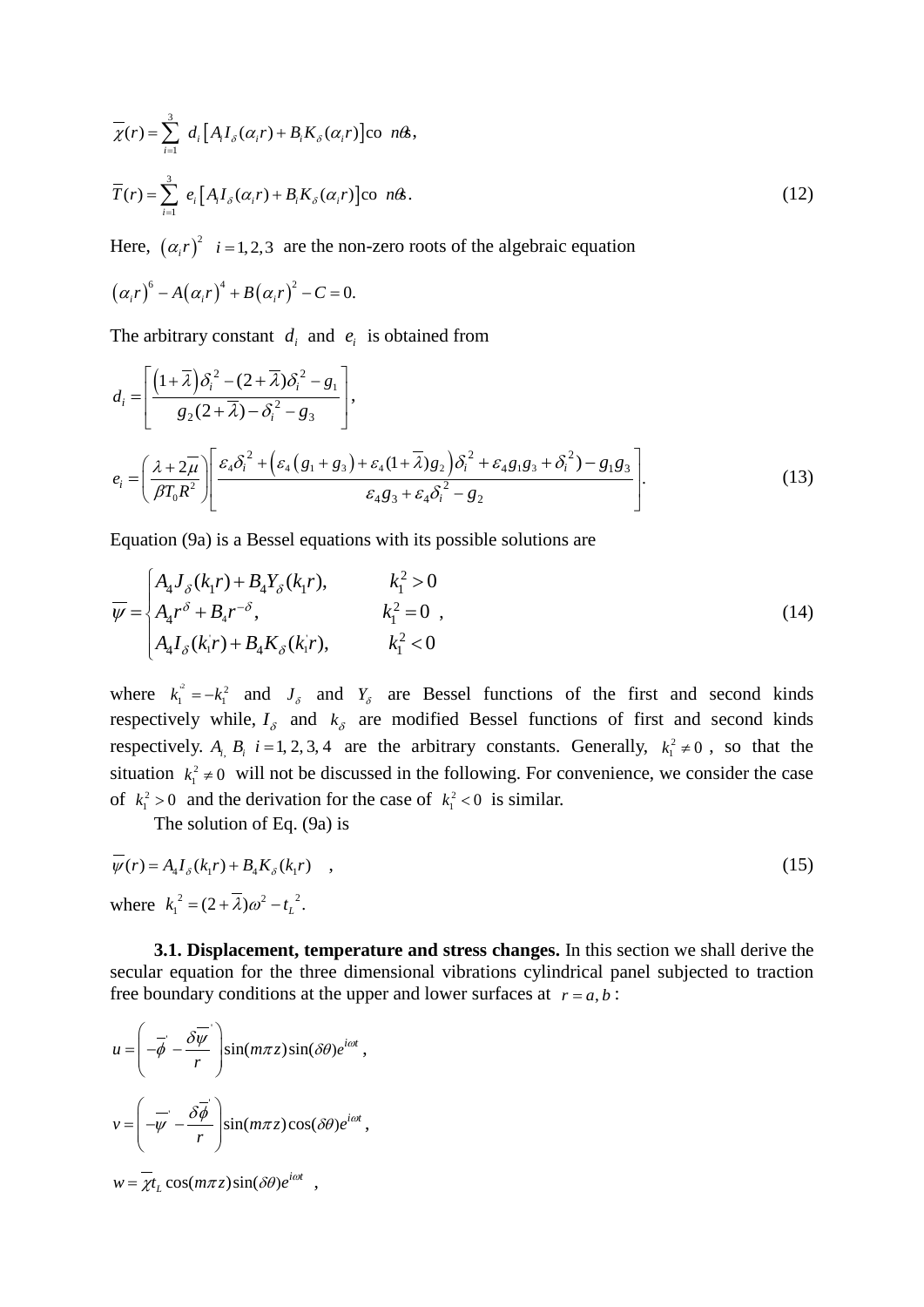$$
\overline{\sigma}_{rr} = \left[ \left( 2 + \overline{\lambda} \right) \delta \left( \frac{\overline{\psi}}{r} - \frac{\overline{\psi}}{r^2} \right) + \left( 2 + \overline{\lambda} \right) \left( \frac{1}{r} \overline{\phi} + (\alpha_i^2 - \frac{\delta^2}{r^2} \overline{\phi}) \right) + \overline{\lambda} \left( \frac{\delta}{r^2} \overline{\psi} - \frac{1}{r} \overline{\phi} - \frac{\delta^2}{r^2} \overline{\phi} - \frac{\delta}{r} \overline{\psi} - \frac{1}{r^2} \overline{\lambda} \right) \right] \sin(m\pi) z \cos(\delta\theta) e^{i\omega t},
$$
\n
$$
\overline{\sigma}_{r\theta} = 2 \left( \frac{1}{r} \overline{\psi} + (\alpha_i^2 - \frac{\delta^2}{r^2}) \overline{\psi} - \frac{2\delta}{r} \overline{\phi} + \frac{2\delta}{r^2} \overline{\phi} + \frac{\overline{\psi}}{r^2} - \frac{\delta^2}{r^2} \overline{\psi} \right) \sin(m\pi) z \cos(\delta\theta) e^{i\omega t},
$$
\n
$$
\overline{\sigma}_{rz} = 2t_L \left( -\overline{\phi} - \frac{\delta}{r} \overline{\psi} + \overline{\chi} \right) \cos(m\pi) z \sin(\delta\theta) e^{i\omega t}, \tag{16}
$$

where prime denotes the differentiation with respect to *r*,  $\overline{u_i} = u_i/R$ ,  $(i = r, \theta, z)$  are three non-dimensional displacements and  $\sigma_{rr} = \sigma_{rr}/\mu$ ,  $\sigma_{r\theta} = \sigma_{r\theta}/\mu$ ,  $\sigma_{rz} = \sigma_{rz}/\mu$  are three nondimensional stresses.

#### **4. Boundary conditions**

 $T = \overline{T} \sin(m\pi z) \cos(\delta\theta) e^{i\omega t}$ ,

In this section we shall derive the secular equation for the three dimensional vibrations cylindrical panel subjected to traction free boundary conditions at the upper and lower surfaces at  $r = a, b$ .

(i) The traction free non dimensional mechanical boundary conditions for a stress free edge are given by

$$
\sigma_{rr} = \sigma_{r\theta} = \sigma_{rz} = 0,\tag{17a}
$$

(ii) The non dimensional insulated or isothermal thermal boundary condition is given by

$$
T_r + hT = 0,\t\t(17b)
$$

where h is the surface heat transfer coefficient. Here  $h \rightarrow 0$  corresponds to thermally insulated surface and  $h \rightarrow \infty$  refers to isothermal one.

Since two-parameter models naturally require both parameters for practical applications, methods for determining the parameters have been discussed for the past several decades. Pasternak himself suggested using plate loading tests for two parameter evaluations, but he didn't give the parameters actual values. If the shear modulus *G* goes to zero, the Pasternak model will degenerate in to the Winkler modeling; one of the most fundamental methods was suggested by Winkler. The approach introduces a linear algebraic relationship between the normal displacement of the structure and the contact pressure. Structures which are supported along their length such as beams or pipelines resting on elastic soil are very commonly modeled with a Winkler foundation. The model originated from "Winkler's hypothesis," which states that the deflection at any point on the surface of an elastic continuum is proportional only to the load being applied to the surface and is independent of the load applied to any other points on the surface [23].

#### **5. Frequency equations**

For the purpose of comparison, we first consider the uncoupled free vibration of isotropic cylindrical panel. In this case both convex and concave surface of the panel are traction free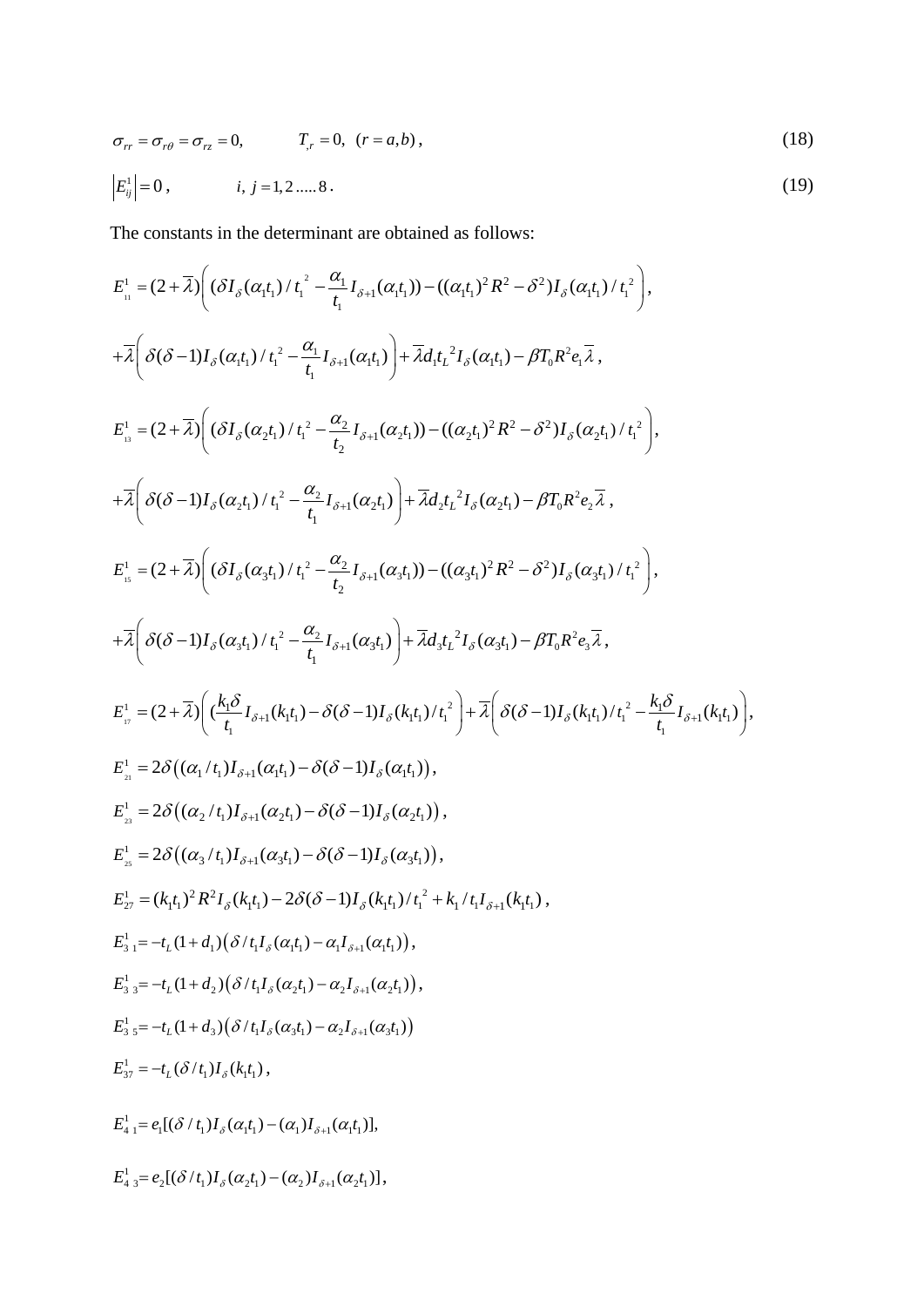$$
E_{4\,5}^1 = e_3[(\delta/t_1)I_{\delta}(\alpha_3t_1) - (\alpha_3)I_{\delta+1}(\alpha_3t_1)],
$$
  

$$
E_{47}^1 = 0,
$$

in which  $t_1 = a/R = 1 - t^2/2$ ,  $t_2 = b/R = 1 + t^2/2$  and  $t^* = b - a/R$  is the thickness -to-mean radius ratio of the panel. Obviously  $E_{ii}$  ( $j = 2, 4, 6, 8$ ) can obtained by just replacing modified Bessel function of the first kind in  $E_{ii}$  ( $i = 1, 3, 5, 7$ ) with the ones of the second kind, respectively, while  $E_{ij}$  ( $i = 5, 6, 7, 8$ ) can be obtained by just replacing  $t_1$  in  $E_{ij}$  ( $i = 1, 2, 3, 4$ ) with  $t_2$ . Now we consider the coupled free vibration problem. Allowing for the effect of the surrounded elastic medium, which is treated as the Pasternak model, the boundary conditions at the inner and outer surfaces  $r = a$ , *b* can consider as follows

$$
\sigma_{rr} = \sigma_{r\theta} = \sigma_{rz} = 0, \qquad T_{,r} = 0, \quad (r = a), \tag{20}
$$

$$
\sigma_{rr} = -\kappa u + G\Delta u, \qquad \sigma_{r\theta} = \sigma_{rz} = 0, \qquad (r = b), \qquad (21)
$$

where  $\Delta = \frac{\partial^2}{\partial z^2} + \left(\frac{1}{r^2}\right)\frac{\partial^2}{\partial \theta^2}$ ,  $\kappa$  is the foundation modulus and G is the shear modulus of the foundation. It is mentioned here that the elastic medium can be modeled as Winkler type Cai et al.  $[14]$  by setting  $G=0$  in Eq. (21). From Eq. (21), and the results obtained in the preceding section, we get the coupled free vibration frequency equation as follows:

$$
|E_{ij}^{2}| = 0, \t i, j = 1, 2, ..., 8,
$$
\n
$$
E_{ij}^{2} = E_{ij}^{1}, \t (i = 1, 2, 3, 4, 6, 7, 8; j = 1, 2, ..., 8),
$$
\n
$$
E_{51}^{2} = E_{51}^{1} - p \delta I_{\delta} (\alpha_{1}t_{2})/t_{2}, \t E_{52}^{2} = E_{52}^{1} - p \delta K_{\delta} (\alpha_{1}t_{2})/t_{2},
$$
\n
$$
E_{53}^{2} = E_{53}^{1} - p (\delta/t_{2}I_{\delta} (\alpha_{2}t_{2}) - t_{2}I_{\delta+1} (\alpha_{2}t_{2})), \t E_{54}^{2} = E_{54}^{1} - p (\delta/t_{2}K_{\delta} (\alpha_{2}t_{2}) - t_{2}K_{\delta+1} (\alpha_{2}t_{2})),
$$
\n
$$
E_{55}^{2} = E_{55}^{1} - p (\delta/t_{2}I_{\delta} (\alpha_{3}t_{2}) - t_{2}I_{\delta+1} (\alpha_{3}t_{2})), \t E_{56}^{2} = E_{56}^{1} - p (\delta/t_{2}K_{\delta} (\alpha_{3}t_{2}) - t_{2}K_{\delta+1} (\alpha_{3}t_{2})),
$$
\n
$$
E_{57}^{2} = E_{57}^{1} - p (\delta/t_{2}I_{\delta} (k_{1}t_{2}) - t_{2}I_{\delta+1} (k_{1}t_{2})), \t E_{58}^{2} = E_{58}^{1} - p (\delta/t_{2}K_{\delta} (k_{1}t_{2}) - t_{2}K_{\delta+1} (k_{1}t_{2})),
$$
\n(22)

where

$$
p = p_1 + p_2 \left(t_L^2 + n^2/t_2^2\right)
$$
,  $p_1 = \kappa R/\mu$  and  $p_2 = G/R\mu$ .

### **6. Numerical results and discussion**

The coupled free flexural vibration in a simply supported homogenous isotropic thermo elastic cylindrical panel resting in a Winkler type of elastic medium is numerically solved for Zinc material by setting  $p_2 = 0$ . The Winkler elastic modulus  $\kappa = 1.5 \times 10^7$ . For the purpose of numerical computation we consider the closed circular cylindrical shell with the center angle  $\alpha = 2\pi$  and the integer *n* must be even since the shell vibrates in circumferential full wave. The frequency equation for a closed cylindrical shell can be obtained by setting  $\delta = l(l = 1, 2, 3,...)$ , where *l* is the circumferential wave number in Eq. (19). The material properties of a Zinc is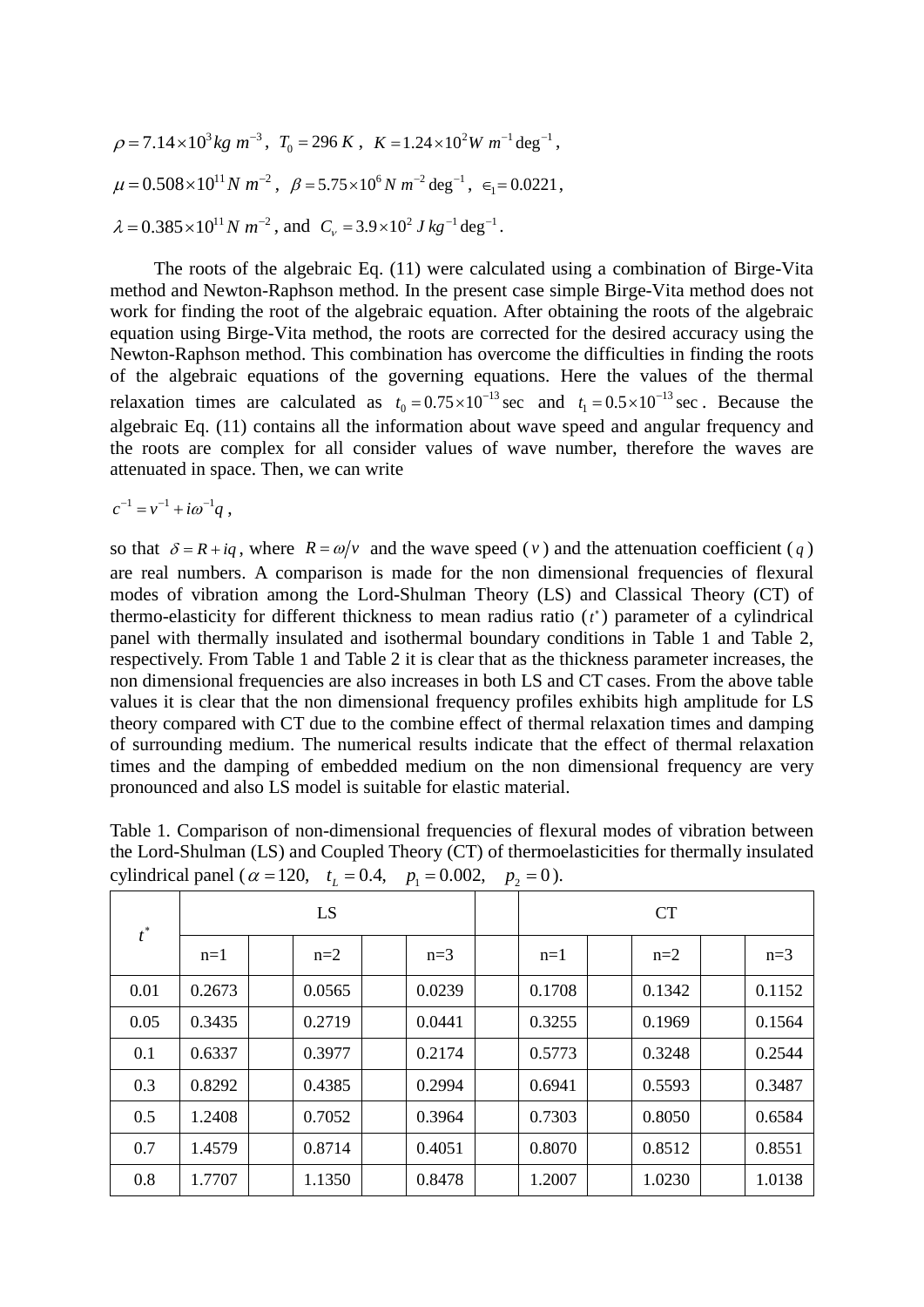Table 2. Comparison of non-dimensional frequencies of flexural modes of vibration between the Lord-Shulman (LS) and Coupled Theory (CT) of thermoelasticities for isothermal cylindrical panel. ( $\alpha = 120$ ,  $t_L = 0.4$ ,  $p_1 = 0.002$ ,  $p_2 = 0$ ).

| $t^*$ | <b>LS</b> |  |        |  |        | CT     |  |        |  |        |
|-------|-----------|--|--------|--|--------|--------|--|--------|--|--------|
|       | $n=1$     |  | $n=2$  |  | $n=3$  | $n=1$  |  | $n=2$  |  | $n=3$  |
| 0.01  | 0.2072    |  | 0.0465 |  | 0.0159 | 0.1508 |  | 0.1252 |  | 0.0132 |
| 0.05  | 0.4335    |  | 0.0719 |  | 0.0541 | 0.2255 |  | 0.1769 |  | 0.1064 |
| 0.1   | 0.5337    |  | 0.4977 |  | 0.1174 | 0.5773 |  | 0.3248 |  | 0.2444 |
| 0.3   | 0.8292    |  | 0.4385 |  | 0.1994 | 0.5941 |  | 0.4593 |  | 0.4487 |
| 0.5   | 0.1408    |  | 0.6952 |  | 0.2964 | 0.6303 |  | 0.7050 |  | 0.5584 |
| 0.7   | 1.6579    |  | 0.8714 |  | 0.4051 | 0.7070 |  | 0.8512 |  | 0.7051 |
| 0.8   | 1.7007    |  | 1.0550 |  | 0.6478 | 1.1907 |  | 1.0130 |  | 0.9038 |

**6.1. Dispersion curves.** In Figures 1 and 2 the dispersion of frequency with wave number is studied for both C T and L S theory of thermo elasticity for the symmetric and skew symmetric modes of vibration for thermally insulated cylindrical shell. From the Figure 1 the frequency increases exponentially with increasing wave number for symmetric mode of vibration. But there is dispersion in the frequency in the current range of wave number in Figure 2 for skew symmetric mode due to the combine effect of damping and insulation. On comparison on both symmetric and skew symmetric cases the LS theory attains maximum value due the relaxation times.



**Fig. 1.** Variation of frequency of cylindrical shell with wave number for symmetric mode on elastic foundation  $(v = 0.3, \kappa = 1.5 \times 10^7, p_2 = 0)$ .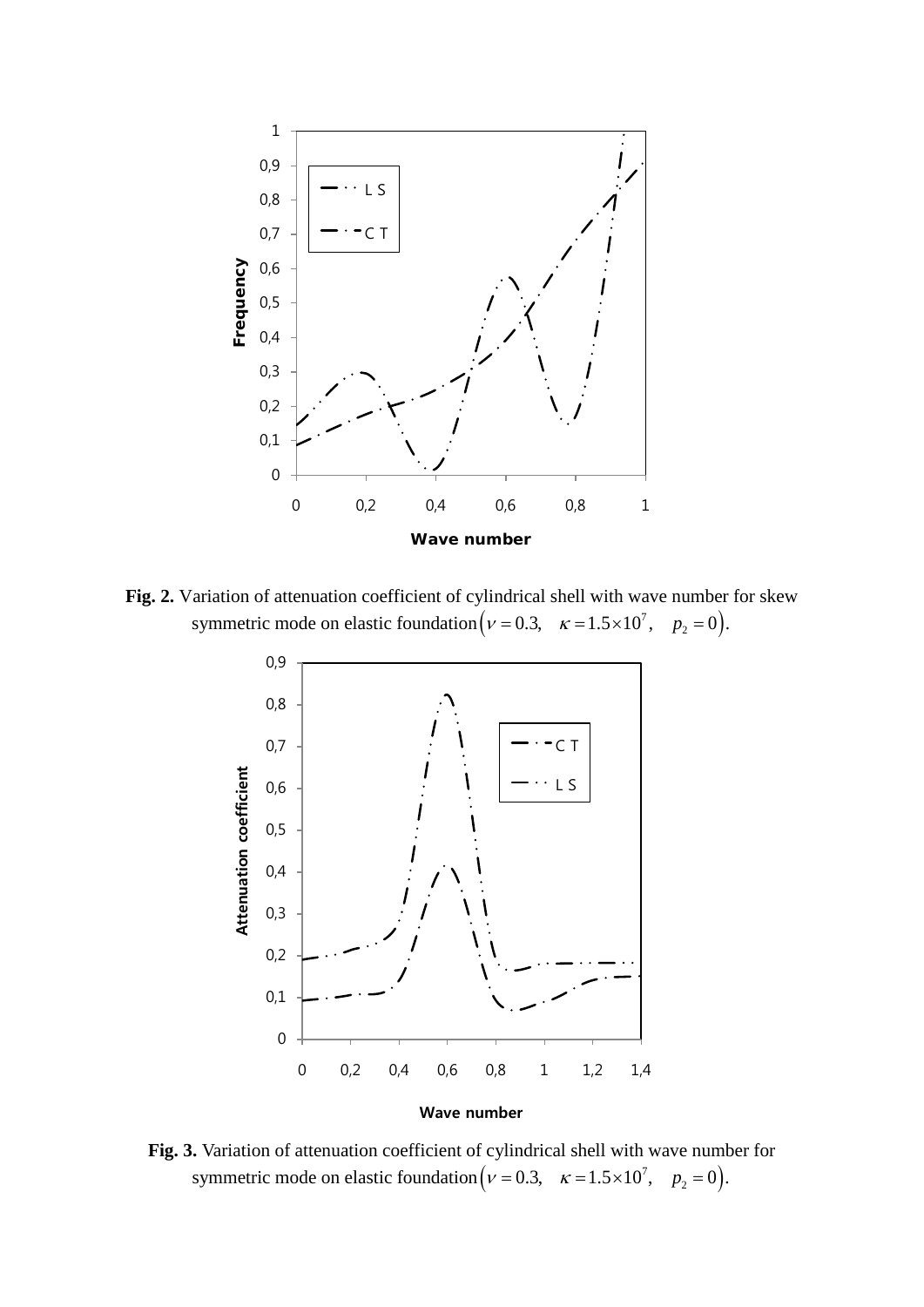In Figure 3 the variation of attenuation coefficient with respect to wave number of cylindrical shell is discussed for CT and LS in symmetric mode. The magnitude of the attenuation coefficient increases monotonically to attain maximum value in  $0.4 \le \delta \le 0.8$  for both CT and LS and slashes down to became asymptotically linear in the remaining range of circumferential wave number. The variation of attenuation coefficient with respect to wave number of cylindrical shell is discussed for skew symmetric mode in Fig. 4, here the attenuation coefficient attains maximum value in  $0 \le \delta \le 0.4$  for both CT and LS theories and slashes down to become linear due relaxation times.

From Figure 3 and Figure 4, it is clear that the attenuation profiles exhibits high amplitude for LS theory compared with CT due to the combine effect of thermal relaxation times and damping effect of foundation. Also, from these figures it is observed that the thermal relaxation time has effect on low-wave number in the limiting case which supports the conclusion that the "second sound" effects are short lived.



Fig. 4. Variation of attenuation coefficient of cylindrical shell with wave number for skew symmetric mode on elastic foundation  $(v = 0.3, \kappa = 1.5 \times 10^7, p_2 = 0)$ .

#### **7. Conclusion**

The three dimensional flexural vibration in a homogeneous isotropic thermo elastic cylindrical panel resting on the Winkler type of elastic foundation has been considered for this paper. For this problem, the governing equations of three dimensional linear theory of generalized thermoelasticity have been employed in the context of Lord-Shulman theory and solved by modified Bessel function with complex argument. The effect of the frequency and attenuation coefficient against wave number of a closed Zinc cylindrical shell is investigated and the results are presented as dispersion curves. In addition, a comparative study is made between LS and CT theories and the frequency change is observed to be high in LS followed by CT theory due to the thermal relaxation effects and damping of surrounding medium.